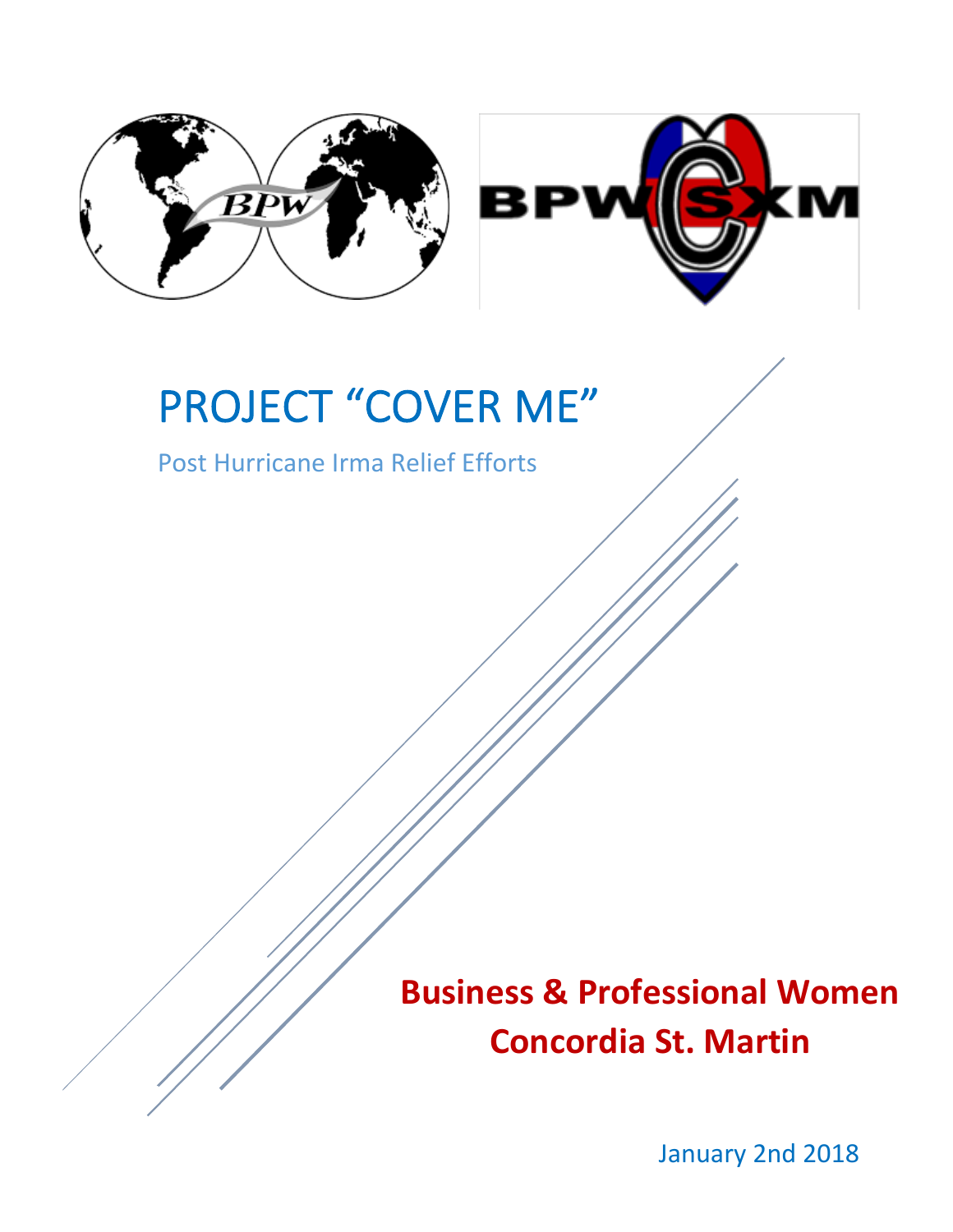



## Project Summary

On September 6<sup>th</sup> 2017 Hurricane Irma hit the island of St. Martin/St. Maarten at category 5+, leaving massive devastation including 90% of homes and buildings destroyed, more than 50% unemployment, displacement of families, some deaths, injuries and much more. 4 months later, the carnage caused is still visible through roofless homes with and without tarpaulins. There is also a shortage of lumber and other building materials.

Hope for recovery for many is further dimmed because they did not have insurance to assist them in the rebuilding process. For those that are fortunate enough to still be in their own homes, the memory remains ever present as every time it rains they get wet.

BPW Concordia realized that it can make a bigger impact in its community by providing what is most needed and least provided…that is shelter. This marked the birthing of project "Cover Me", an initiative to seek donations and sponsorship of lumber, galvanize and other building materials that will allow persons who do not have insurance or financial means, to construct roofing that will provide protection from the elements.

As a network of women helping women and our communities, we cannot help but also consider the situation of our sisters in other countries and regions that were also recently affected by natural disasters such as Anguilla, Dominica and Puerto Rico, to name a few.

We believe that a project like "Cover Me", could be of even greater service if promoted and managed on an international level. For this reason, we humbly request the support and consideration of BPW International to promote and propel this project forward by putting together a taskforce that can oversee to its execution and management.

Because of the high number of persons in need of a roof, a criteria for the selection of the donees will be applied. For donees to be considered:

- they must have no insurance or assistance from another organization including government
- the structure must be their main/only residence
- priority will be given to homes with Children, elderly and the physically or mentally challenged
- priority will be given to higher numbers of persons in the household

The list of building materials needed for hurricane prone areas could be communicated upon request. Further partnerships with the government to provide building permit could also be considered and explored.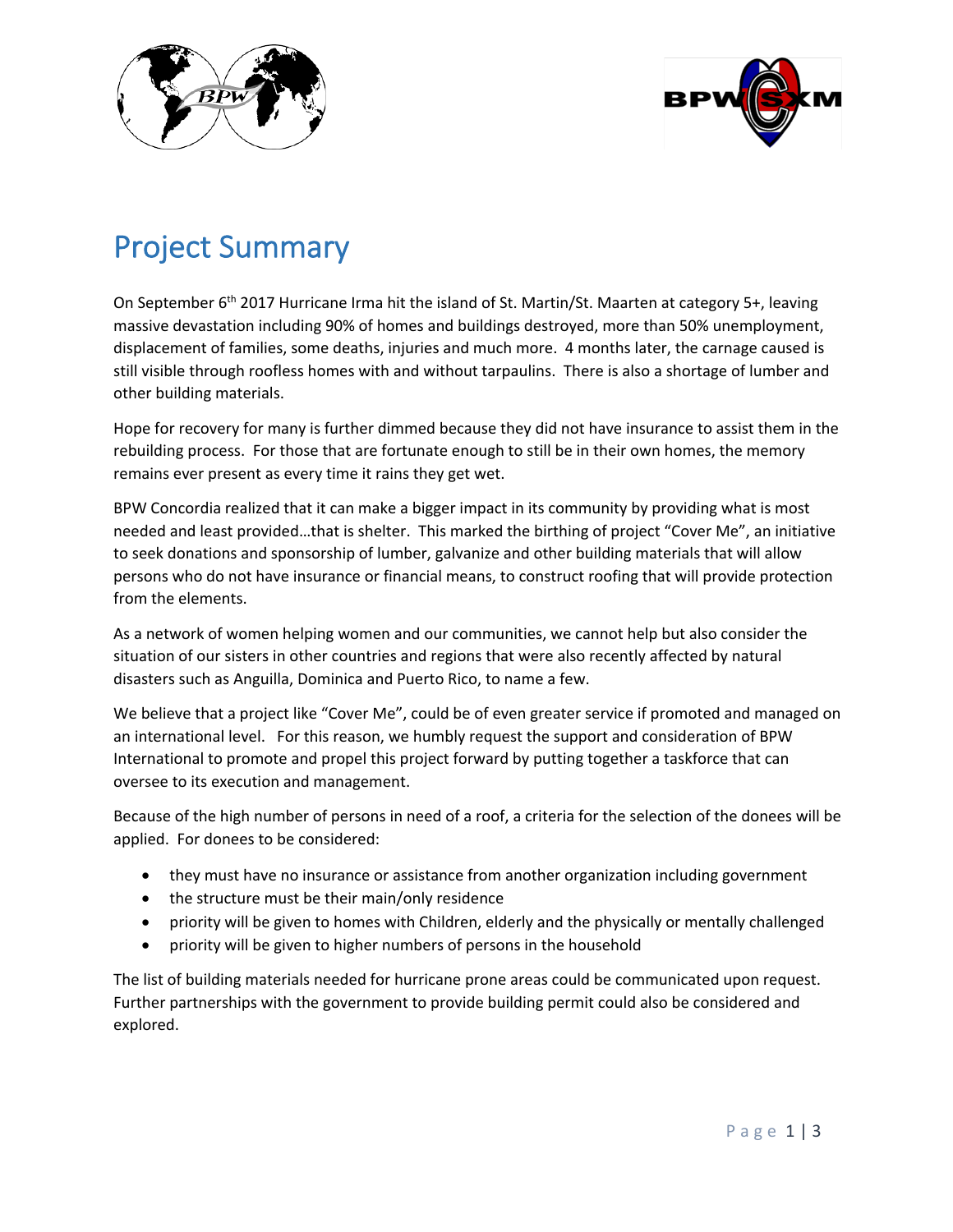



## Stakeholders

The stakeholders will be those appointed by IFBPW for the respective geographic locations. BPW Concordia would like the opportunity of being the stakeholder for St. Martin/St. Maarten.

Project Resources:

• International Federation of Business & Professional Women and their appointees, including affiliate clubs.

# Strategy & Logistics

| Collection and shipment of materials: | A specified shipping address will be given to the<br>donor/sponsors to which they could ship the goods<br>(Four Star Cargo).                                                                                                       |
|---------------------------------------|------------------------------------------------------------------------------------------------------------------------------------------------------------------------------------------------------------------------------------|
| Storage location(s):                  | A storage location for the goods will be sought by<br>BPW. Upon receipt of the building materials, they<br>will be inventorized and filed.                                                                                         |
| Distribution:                         | Each donee will receive a branded coupon for<br>collection of their building materials. This coupon<br>will include the number of lumber and other<br>materials based on the "needed living space<br>necessary for the household". |
| Visibility / branding:                | Members of BPW will clearly be identifiable<br>through the use of uniforms, club and project<br>name. They will also receive an information<br>brochure on BPW and its aims and initiatives<br>around the world.                   |
|                                       | Each donee must agree to be televised or appear<br>on media publications to help highlight the works<br>of the organization.                                                                                                       |